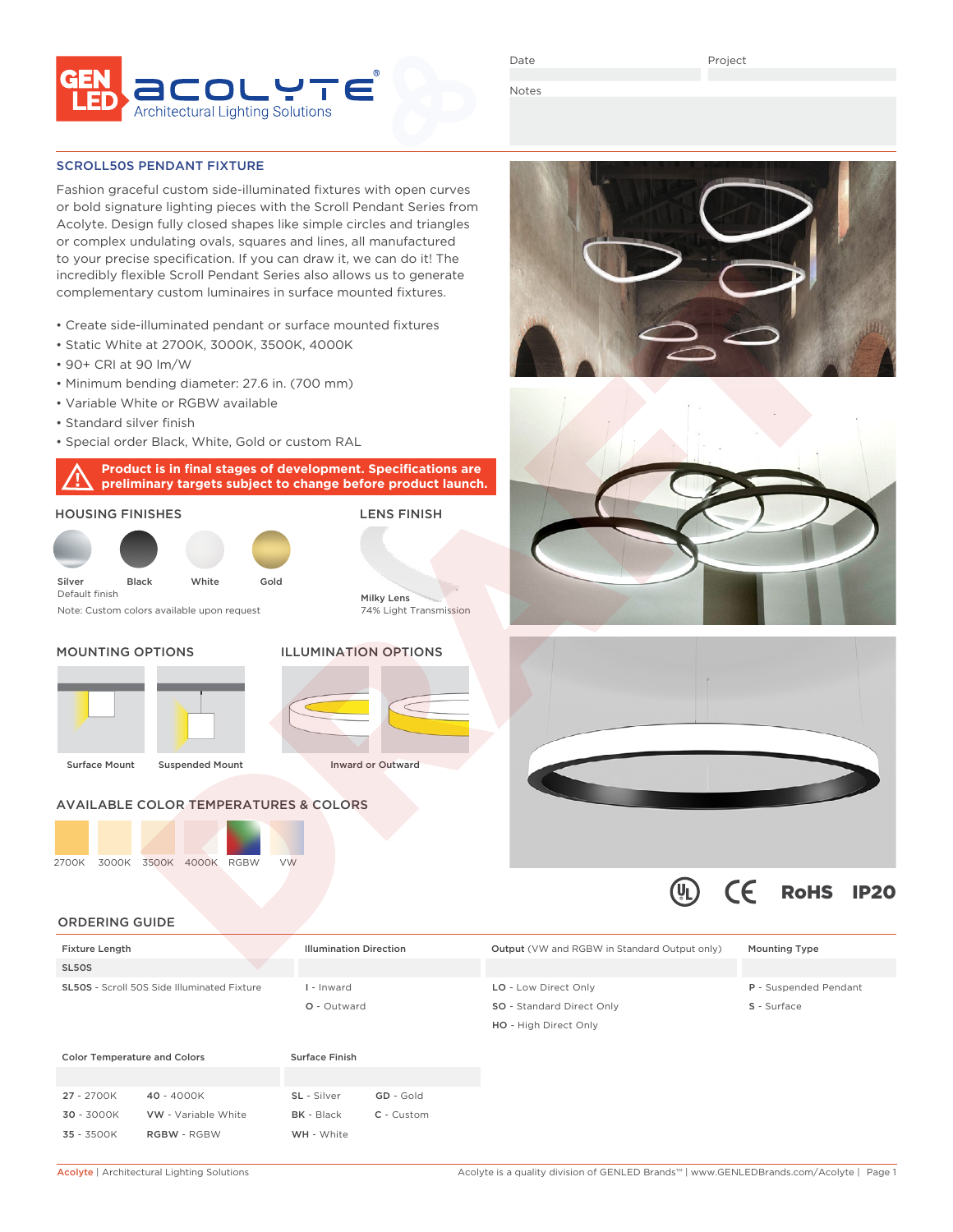

# SPECIFICATIONS

| Beam Angle                     | 110°                                                                 | Minimum Bending Diameter | 27.6 in. (700 mm) |
|--------------------------------|----------------------------------------------------------------------|--------------------------|-------------------|
| Lens Type                      | Milky Lens (PMMA)                                                    |                          |                   |
| Length                         | Continuous lengths available. Lens max lengths are 19 ft 8 in. (6 m) |                          |                   |
| <b>Operating Voltage</b>       | Low-voltage constant current (remote driver with 100-277V AC input)  |                          |                   |
| Dimming                        | 0-10V, DALI                                                          |                          |                   |
| <b>Available Colors</b>        | 2700K, 3000K, 3500K, 4000K, VW, RGBW                                 |                          |                   |
| <b>Efficacy (Static White)</b> | 90 lm/W                                                              |                          |                   |
| Lumens (Static White)          | 665-735 lm/ft (2180-2410 lm/m)                                       | 27.6 in. (700 mm)        |                   |
| CRI                            | $90+$                                                                |                          |                   |
| Certifications                 | UL, CE, RoHS                                                         |                          |                   |

## ACCESSORIES



# DIMENSIONS



Acolyte does not warrant or represent that the information is free from errors or omission. The information may change without notice and Acolyte is not in any way liable for the<br>accuracy of any information printed and sto